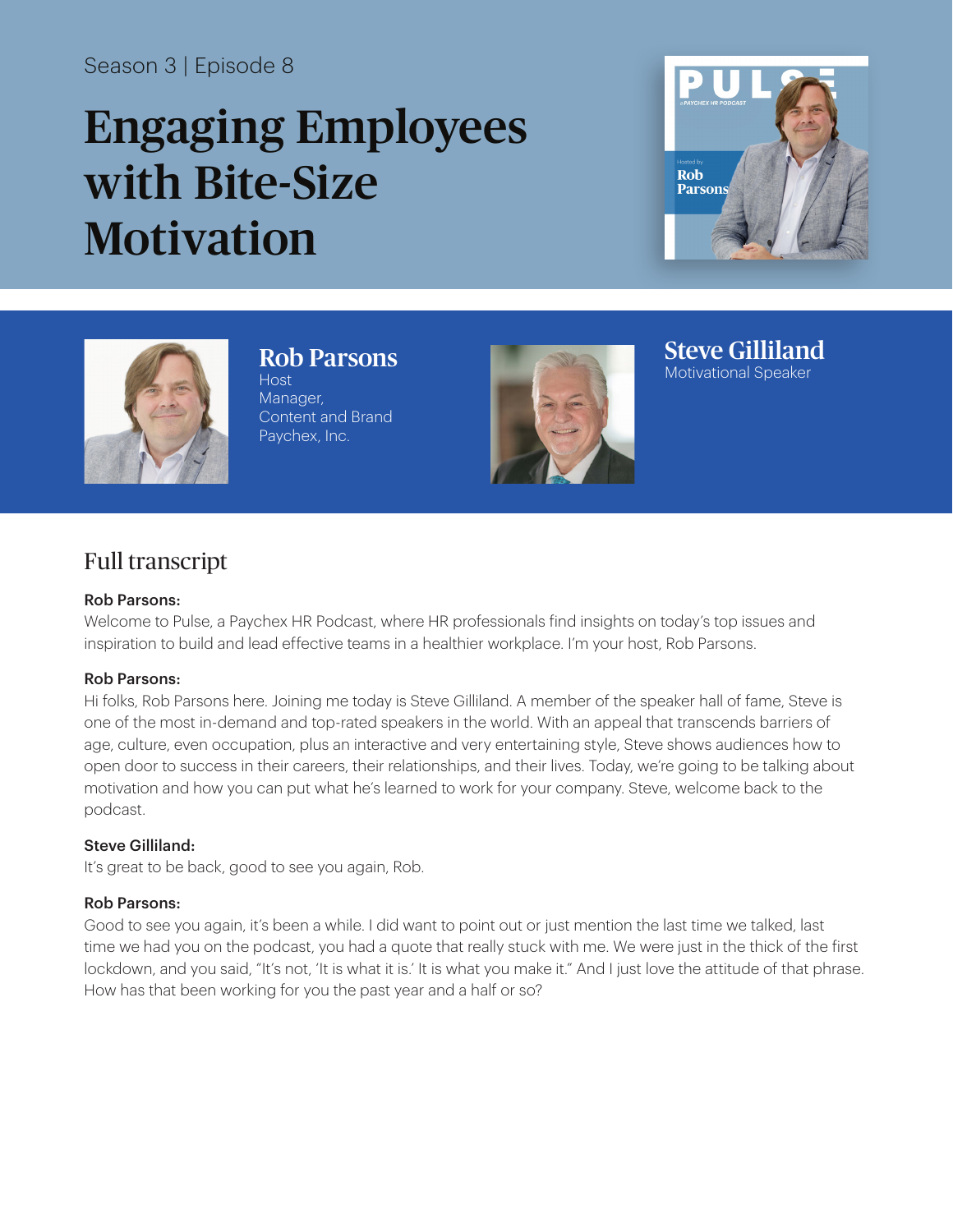#### Steve Gilliland:

It's been working, as a matter of fact, my entire staff caught hold of it and they know that's my philosophy, so basically, the results are there. When I say "It is what you make it," we've made it, we've done a lot of digital learning with clients and we've also done a lot of virtual, but I've done a lot of in-person here to start 2022, and I had a pretty good fall with in-person. So, it's kind of a hybrid thing, some want me in-person, some want me virtually, and then others, one of the digital learning stuff that we had produced in studio.

#### Rob Parsons:

Glad you mentioned that, because you've made something new here, something that I think's going to be super valuable for everyone in our listening audience. So just tell me a little bit of a background. How did you get to your "Motivation Bites?"

#### Steve Gilliland:

Well, I know this is going to sound simplistic and I'm not saying this for any marketing reasons and I'll put my right hand up here, I'll swear to tell the truth, the whole truth and nothing but the truth. But after speaking, Rob, in person for 22 years, one of the things that became really a statement after I finished speaking, I would have people that had hired me say to me, "Man, I wish we could have you every week." And of course it was fun. You know, they would smile, I would smile, and I'd say, "Well, you know, you can fly me here, you got me every week." When the pandemic started, I went down to a studio, an actual film studio, and I started to create some virtual product. I wanted to do some digital product, I wanted to be able to maybe put my signature keynotes on it.

#### Steve Gilliland:

The owner of the studio was listening in. He came in, and you know, the producers, and the camera people were there and he listened to me and he pulled me aside and said, "Hey, you want to have lunch?" And fast forward, we had lunch and sitting at that lunch, he said, "You know, everybody doesn't want 30 minutes. They don't want 45 minutes. They can't get retention from that. They can't get people to be engaged." And then he said, "You're such a storyteller. You've got great content. What if you did four to five minutes? What if you just did ..." And he literally said the word, "Just a bite, just a bite." And boy, the wheel started turning, and over the next probably two weeks I had created literally what I called "Motivation Bites." It would be four- to five-minute digital micro-learning where I would tell a story, whether it be funny, inspirational, but something to engage them, something that would make an employee at any company, sit there and go, "Wow, liked it, loved it. This is great, just enough."

# Steve Gilliland:

You didn't just bore them to death with a "Here we go, here we go, now we're going to share the screen, now we're going to ..." So it was one of those things of just a quick bite, so that's how it was born. We shot the first, Rob, we shot the first half dozen, we didn't like them, the producer didn't like them, actually the owner who I had lunch with, didn't like, and then he said, "You got to be more you," which was tell stories, be funny. And so that's what we did because the stories connect with the audience and it really keeps them engaged throughout the presentation. And I think it's one of those things that when you connect with them emotionally — and that's what my stories do — they're in. And then before they know it, as some have said, "Oh, it goes too quick, five minutes is like, bam."

#### Rob Parsons:

Love it. And, "Oh, I accidentally learned something during that time." So-

# Steve Gilliland:

Yeah, exactly, exactly.

#### Rob Parsons:

You've got 52 of these now, how did you go about choosing the topics? You've got a huge range of topics you're covering with these Motivation Bites.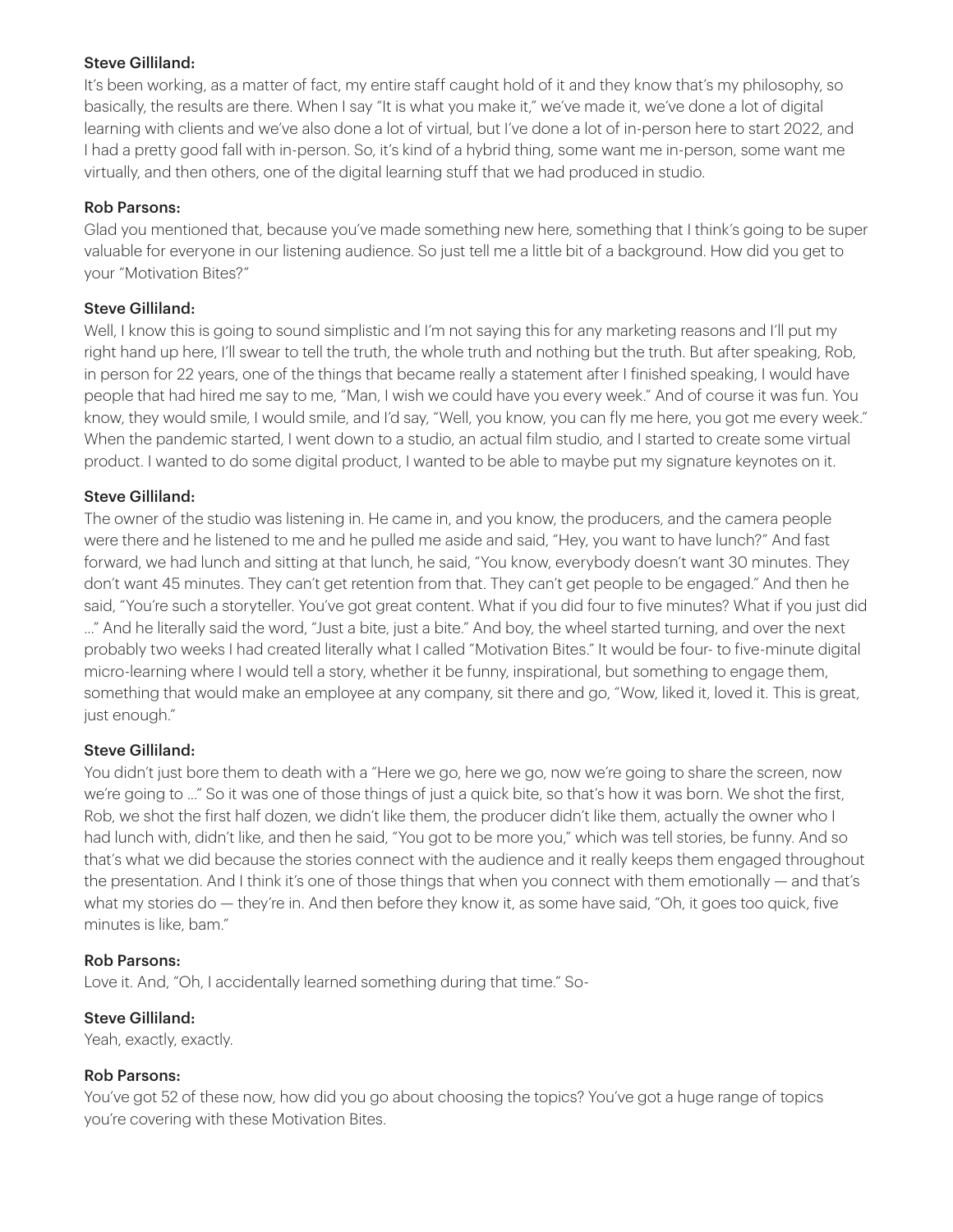# Steve Gilliland:

Well, I've got a list and it's called My Advocates List, and you mean, people can Google it. If you Google up advocate marketing, there is such a thing. So what I've done with the advocates that have come along my path over the last two decades is I've bounced things like this off of them. So I took clients, people that are fans of mine, and I said, "I'm going to create these Motivation Bites." And I literally had 140 topics. And I said, "Would you rank what you would consider to be the top 52." Boy, I'll tell you what, the cool thing was, 30 were, everybody had the same 30. So I got all these responses back, everybody had the same 30. Then it was, like, okay, 12 people had this one, nine people had ... But it was kind of cool because when it all came out, there was about 47 topics that I felt like, "Wow, everybody wants these."

# Steve Gilliland:

And then of course the last five, that's one of those things of ... I said to my wife, I go, "Let's just, you tell me." So we kind of sat one morning having coffee and that's how it happened. But they're all relevant to the workplace. And I call them performance essentials in the workplace. What do employees, what do leaders need? And it's just one of those things where you look at the topics and you start to say, "Action, adaptability, character, respect, vision," lot of things that people may not think about, especially some of the frontline workers, but then all of a sudden it relates to them, and they go, "Whoa, he's talking about me."

# Rob Parsons:

I love that. And I love that you mentioned this isn't just for leaders, this is really for employees. So is that the real reason? Or maybe you could tell me all the ways clients are finding this so important right now? I get it, but you've probably got a host of benefits that you've been hearing back from your customers on this.

# Steve Gilliland:

I just spoke last Thursday and Friday in Morehead, Kentucky, and one of the things that that client said — it was healthcare — and one of the things I did, their leadership development Institute. So I had 100 leaders in this facility. I spoke to them and I actually spoke a couple of days to them. I did one topic one day, one topic the next day. And they said, "Oh my gosh, it would be great." And I actually said, "Let me interrupt you." I knew where they were headed with this, Rob, so what I said to them was, I said, "What you'd like is all of your employees, all 1250 to be hearing the same message." So the cool thing about it is when we recorded them, I was very conscientious of who the audience would be.

# Steve Gilliland:

It wasn't just going to be leaders, it wasn't just going to be frontline, it wasn't going to be ... It was going to be an employee who is interacting and working amongst other employees, whether that be on a loading dock, whether that be in a lab, whether that be in an emergency room, you know, as a super, no matter what the setting was. And here's the thing: I've had trucking companies; one that's become really popular are school districts, because they were able to engage their staff and their teachers and keep them ... The morale sometimes, they're getting bombarded from everywhere, and I'm not going to pick on the media. All I'm going to say is it just comes at them so many different ways and it fans the flames and before, you know it, boom: the culture, the negativity, the low morale. So that's kind of how it all started.

# Steve Gilliland:

And that's really why it's really picked up, is, there are groups — you can engage the entire company. Think about it: a credit union, think about a credit union that is spread out and has 12 branches. Think about a credit union that has 15 branches. When do they ... They only get together when? They get together maybe yesterday, ML King Day, Martin Luther King Day, they get together President's Day, they get together maybe on Veteran's Day because they can get it ... But other than that, this gives them an opportunity to engage them every single week.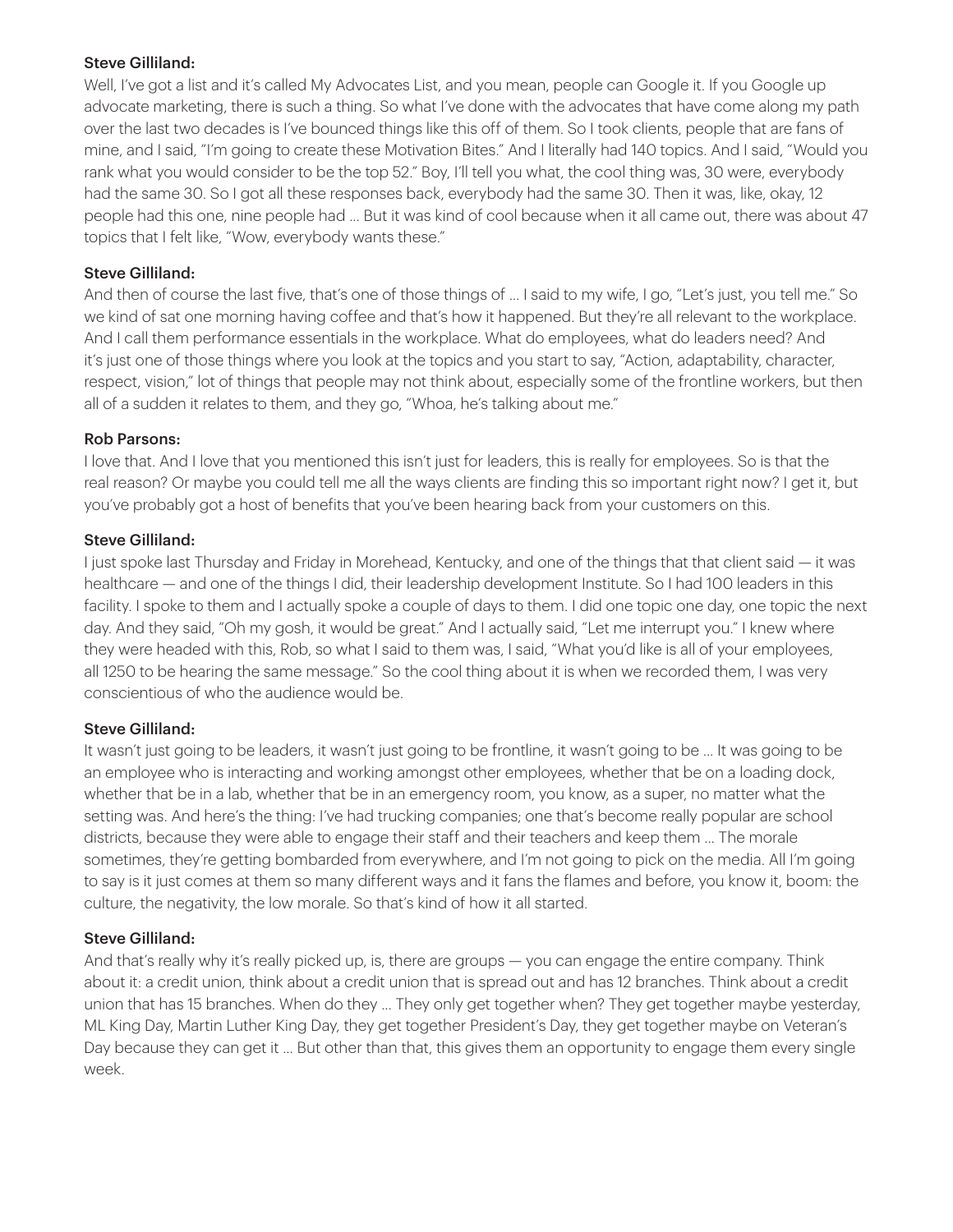#### Rob Parsons:

I love it and I love the consistency, I mean, literally getting everybody on the same page. I love the quick-hit format that the accessibility of these stories ... I just, I think this quick hit micro-learning in video form is just a fantastic idea. What advice would you give to our listeners? If they wanted to try to put together a program like this for their own company, if they wanted to speak to maybe ... I know, Paychex. We have a very unique culture and our HR teams would want to do something like this for our story, or they would want to do something like this for our technology. What advice would you give? What were some of the roadblocks or what were some of the challenges you have and what could you tell people to give them a leg up if they wanted to undertake micro-learnings on their own?

# Steve Gilliland:

I think one of the biggest challenges is what we just said, but we didn't drill down into, and that is making it applicable for the whole. It's accessible for the whole, but what does a C-suite person get out of this? What does a supervisor get out of this? And then what does the person who is actually interfacing with a [customer]... So when I did it, the challenge was — and I'll level with you — I spent time writing script. I spent time making sure that when I said something, it was applicable. Also the culture piece. I mean, you want to foster a very positive workplace atmosphere. So, as you're creating these, the culture piece is really something that you have to be aware of because not every culture is the same.

# Steve Gilliland:

I mean, not every leadership style is the same. So again, now you're not going to be the answer to everyone. And I think that's the other thing, even if you look at Paychex, you look at the diverse group of employees that work there. Some of them, you're just going to have to look at it and say, "Hey, maybe this isn't for everyone." But when you're talking... I'm going to give you an example. When you're talking about communication, everybody has an opinion on what that means. What I tried to do — and here's the challenge — was to give them something that they haven't heard. Everybody's read the same things. Everybody has said, "You got to speak to be understood. You got to listen to understand." All of the things that you know, what don't they know? What haven't they heard? What's the communication now because we're doing so much of it virtually? What are the challenges?

# Steve Gilliland:

So you tie in maybe what the communication challenges are when you're on a zoom meeting call, because that makes it more relevant to the listener and the employee who says, "Boy, that was good, man. I never thought of that. I never realized ..." If you're just going to talk about communication in the same general generic format everybody else does, to me, you just wasted one of the 52. You need to take that on. I mean — and that's what I used to say — I got to take these on, man. I got to talk about relationships in a whole different way, whole different way, and that's pretty much the challenge you have because there's so much ... And I don't want to even say it's the diversity, it's just where we're at in a society today, the way we all view things. I mean, perspective? Wow. There used to be two sides to every story. Rob, there's four-

# Rob Parsons:

At least.

# Steve Gilliland:

– at least. So that's the challenge.

# Rob Parsons:

And I think that's a great point is, conceptually? Brilliant. Executionally? Be ready to put the work in, be ready to dig in, and if you're not going to do it well, then don't bother doing it.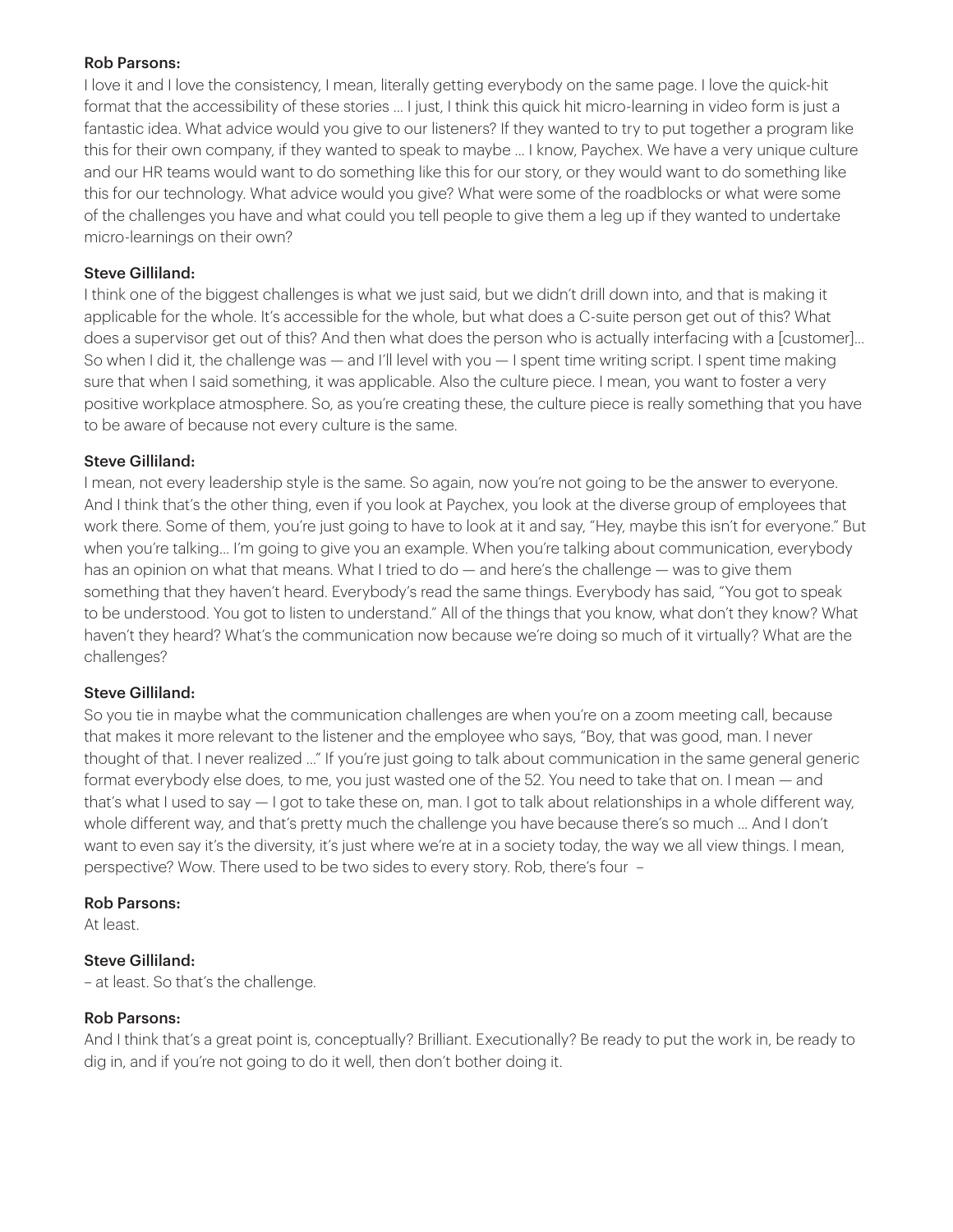#### Steve Gilliland:

This was a six-month project. When you just said that, my brain went to, yeah, if you're not willing to pay the price on this, this was a six-month project doing this. And that was just not even ... When I think about all the editing and all the B-footage and all ... I mean, when you see the videos, you know there's a lot of B-roll into this. I mean, there was a lot of consumption of time and, just one of the last ones we shot, they had to go to a theater and they had to take two cameras, three actors. They had to reenact the story I told, but when they did, I sat there, watched it and went, I'm laughing at my own, going, THAT is brilliant. Just the way they put my story and made it come to life. And I know that the person viewing it's going to be going, "Oh, my, that is hilarious."

#### Rob Parsons:

So great, we've got just a few minutes here. I would love to spend this time talking about Weaving Dreams, if you don't mind.

# Steve Gilliland:

Weaving Dreams, when my wife and I, in 2016, we sat down one morning, we were having coffee, and we said, "You know, we give a lot of money to a lot of causes, it comes out of our company. I would like to get a little bit more formal and create a foundation." So my wife and I created what is called Gilliland Foundation. And we wanted to focus on a couple of areas specifically: one was impoverished. I know I can only speak for why I live in North Carolina here. Man, you can go in one section and within a mile or two miles, you're in a section that you're just shaking your head going, wow. And I'm very good friends with our superintendent of schools here. And he started talking about the impoverished children, he started talking. So I said to my wife, we both agreed: the impoverished.

#### Steve Gilliland:

And then I don't think there's anything that just tugs in my heart more than a child with cancer. I think cancer, period, I hate it. I just, ughh, hate it. But when I see a child that got cheated, and when I see a child that is young and struggling ... I met a woman who had access to what's called the floor at Children's Hospital here in Winston-Salem, North Carolina. And what she said was, she said, "It's not just the children that battle the cancer, it is the siblings of those children and the parents of what they endure." And when I got a whole different perspective, I just said, man. So the Weaving Dreams, what we created, Rob, within our foundation, we had had a 91-year-old woman that loomed beanie hats. And she's a good friend of my wife. She said, "I just wish I knew what to do with the hats"

# Steve Gilliland:

I know it sounds simple, but when you're talking to a guy like me, I said, "I know what we should do with the hats." So we have literally given to impoverished. We just sent one, actually 200 hats to an Indian reservation in South Dakota because they said, "We are in such need ... The weather, the children, the adults. We need coats, we need hats." The minute they said hats, boom, we're going to send. So we sent 10 boxes of 20 hats to them. And then what we do is we sell the beanie hats for \$10, we ask for donations, but for every beanie hat we sell, we give away two of them to children's hospitals, so that, if they're going through the cancer treatment ...

# Steve Gilliland:

And we get special requests, I know Paychex is up there in Rochester, New York, and I know every geographic area, and of course, shout out to the Buffalo Bills, for any Bills fans up in that area. But my thing here is, I'm in the heart of college, so we get requests from families that'll say, "Our daughter's going through cancer, and she loves Duke, or she loves, you know, Wake Forest." So the ladies that loom the hats will do one. And we literally have given thousands of beanie hats to impoverished children, impoverished adults as well, and also children battling cancer.